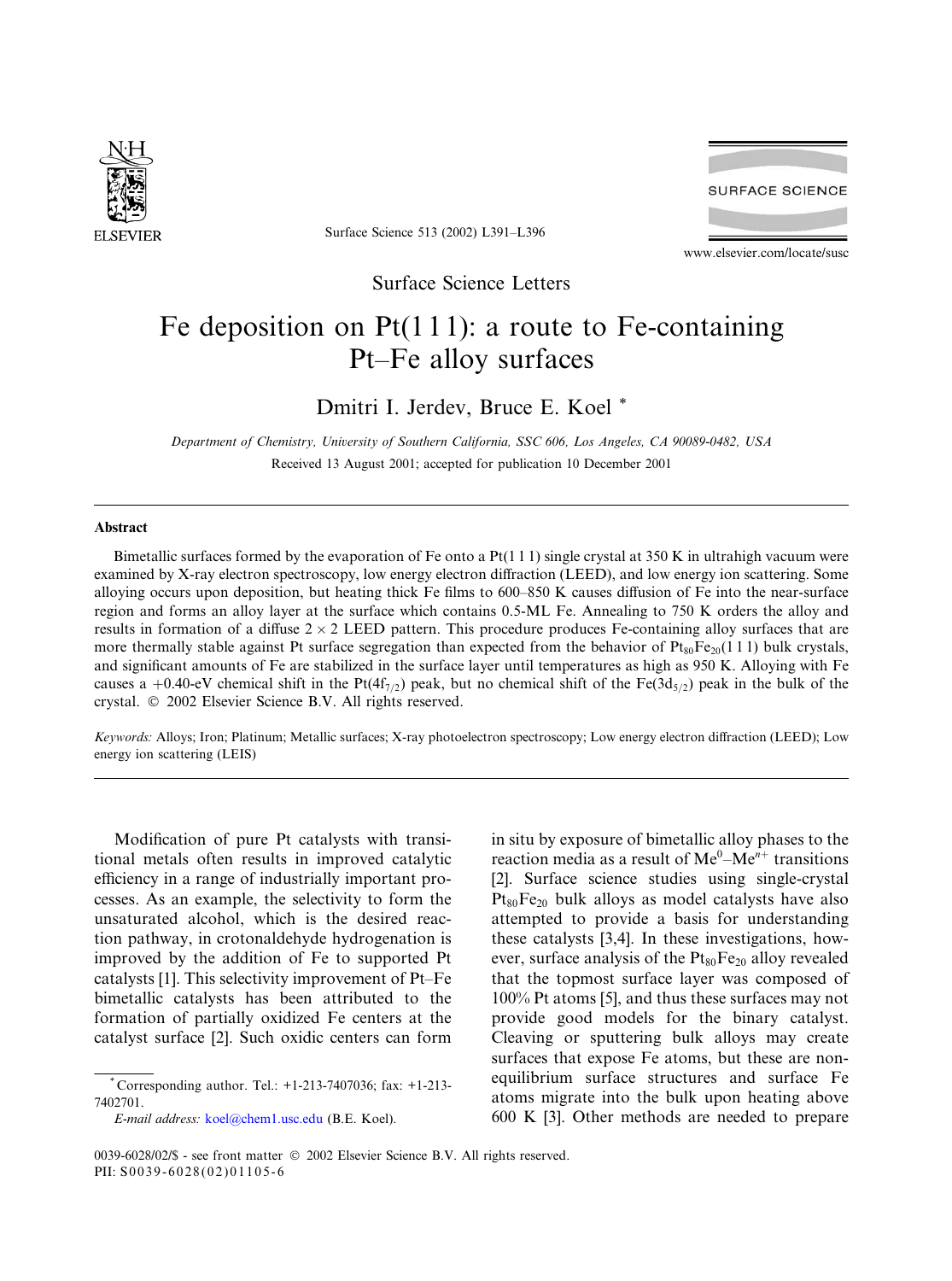Fe-containing surface layers and vary the alloy surface composition in order to improve our fundamental understanding of alloy chemistry and enable fine tuning of the alloy surface properties. To this end, in the present study we attempted to prepare such well-defined Pt–Fe alloy surfaces by annealing ultrathin Fe films deposited on a Pt(111) single crystal at 350 K. The thermal stability of these Fe films and the concentration of Fe in the topmost layer was characterized by X-ray electron spectroscopy (XPS) and low energy ion scattering (LEIS). XPS provided evidence for formation of a Pt–Fe alloy upon annealing to 750 K which caused a chemical shift of both Fe(3d) and Pt(4f) core levels.

Preparation of the  $Fe/Pt(111)$  surfaces was done in a ultrahigh vacuum chamber [6] equipped with facilities for XPS, LEIS, Auger electron spectroscopy (AES), and low energy electron diffraction (LEED), with a background pressure of  $2 \times 10^{-10}$  Torr. The Pt(111) surface was cleaned by cycles of  $Ar^+$  ion bombardment at 2 keV (3 uA, 5 min) at 350 K and subsequent annealing in vacuum to 1150 K. Surface cleanliness was monitored routinely by XPS, and no impurities above 0.5 at.% were detected in either XPS or AES. Fe was evaporated onto the  $Pt(111)$  surface by resistively heating a 0.5-mm tungsten wire that was wrapped with iron wire (0.5-mm diameter, 4 N purity, Puratronic). During Fe evaporation, the background pressure rose to  $9 \times 10^{-10}$  Torr, but experiments were only carried out when C, O, and S impurities in the film were below the detection levels of 0.03, 0.01, and 0.02 monolayer (ML), respectively, using XPS.

XPS spectra were taken with a Mg  $K_{\alpha}$  source (300 W, 15 kV) using an analyzer pass energy of 29.35 eV for Pt and Fe and 46.95 eV for C and O, with scan times of a few minutes. The angle between the surface normal and analyzer in XPS was 45°. Binding energies are referenced to the  $Pt(4f_{7/2})$ peak at 71.0 eV BE for clean Pt(1 1 1). LEIS utilized 1-keV  $He<sup>+</sup>$  incident ions at a beam current of 10 nA, rastered across the 8-mm diameter crystal surface, using an analyzer pass energy of 1127.1 eV and a scan time of 40 s. Ions were incident at  $43^{\circ}$ from the surface plane and the scattering angle was 100°.

LEIS was used to determine the surface Fe coverage according to

$$
\Theta_{\rm Fe} = \frac{I_{\rm Fe}/I_{\rm Fe}^{\infty}}{I_{\rm Fe}/I_{\rm Fe}^{\infty} + I_{\rm Pt}/I_{\rm Pt}^{\infty}}
$$
(1)

where  $I_{\text{Fe}}$  and  $I_{\text{Pt}}$  are LEIS intensities (peak heights) measured for the surface under examination, and  $I_{\text{Fe}}^{\infty}$  and  $I_{\text{Pt}}^{\infty}$  are the intensities measured for a thick Fe film and a clean  $Pt(1\ 1\ 1)$  surface, respectively.

The deposition of the Fe film on Pt(1 1 1) at 350 K was monitored routinely with XPS by using the Fe(3d) and Pt(4f) core level intensities (peak areas). Because alloying can occur during deposition, we established a reference point for the Fe deposition by calculating an Fe(3d)/Pt(4f) XPS ratio of 0.13 that would be expected for a 1-ML Fe film. This calculation assumed layer-by-layer growth and used values for mean free paths in an Fe film for Fe(3d) and Pt(4f) photoelectrons of 10 and 16 A, respectively, calculated as described in [7], and bulk intensities for Pt and Fe measured from the clean  $Pt(1 1 1)$  surface and a thick Fe film (Pt intensity  $\sim$  5% of the clean Pt intensity). The Fe deposition time required to produce an XPS ratio of 0.13 was denoted as a dose unit (DU) and multiples of this deposition time were used to characterize the deposition of the Fe films.

The deposition of Fe on  $Pt(111)$  at 350 K was followed by LEIS and the data is shown in Fig. 1. The Pt and Fe LEIS intensities initially change



Fig. 1. He<sup>+</sup> LEIS data for Fe deposition on a Pt(111) surface at 350 K. The Pt and Fe signals, along with the Fe/Pt ratio are shown, as deduced from the peak heights.

SURFACE SCIENCE CE STRES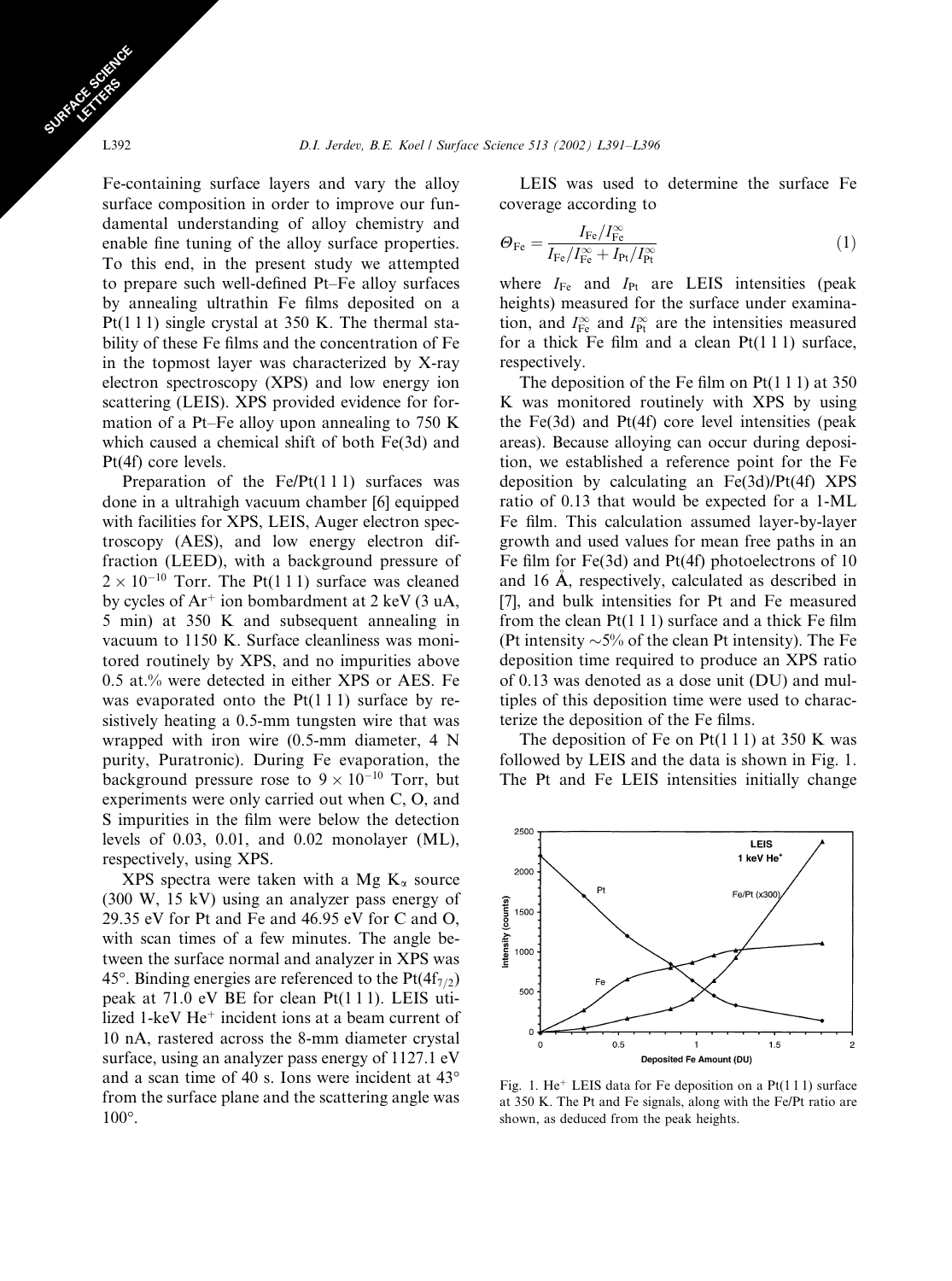linearly with the amount of deposited Fe or Fe deposition time. The changes in the curves near 0.65 DU are attributed to the formation of an alloy layer upon Fe deposition. A shift of the XPS Pt(4f) core level, as discussed below, provides an additional argument for alloy formation at 350 K. The Fe/Pt LEIS ratio exhibits a clear change in slope near 1 DU, which as explained above, corresponds to an XPS ratio expected for a 1-ML Fe film. Thus, 1 DU produces a nearly complete Fe film on top of a Pt–Fe alloy surface, with all of the deposited Fe in the near-surface region.

Annealing a 1.5-DU Fe film causes a decrease in the concentration of Fe at the surface, as shown in Fig. 2. In these experiments, the film was sequentially annealed to 1000 K in 50 K increments, with a 10-s pause at each temperature. The initial decrease in the Fe signal that occurs between 330



Fig. 2. Studies of the influence of annealing on a 1.5-DU Fe film on Pt(111): (a) He<sup>+</sup> LEIS and (b) Fe(3d<sub>5/2</sub>) core level in XPS. The annealing time was 20 s at each temperature.

and 600 K in Fig. 2a is attributed to diffusion of Fe into Pt to form an alloy. However, the Fe LEIS intensity, and thus the surface Fe concentration, is nearly constant over a temperature range of 600– 850 K and indicates the formation of an alloy surface layer that has a constant Fe composition. Within this temperature region, the Pt LEIS signal increased by about 50%, and we attribute this to ordering of the alloy surface because of the changes seen in LEED, as described below. Eq. (1) can be used to calculate that the Fe coverage in this temperature range was 0.5 ML. This layer could correspond to a  $\gamma_2$  phase in the bulk Pt–Fe phase diagram [8] which has 55% Pt and 45% Fe. At temperatures higher then 850 K, the Fe concentration in the surface layer quickly decreases and the surface Pt concentration quickly increases, indicating Fe diffusion into the crystal. After the final annealing to a temperature of 1000 K, the Fe intensity had decreased to about 5% of the initial value for the Fe film prior to annealing.

We also performed XPS measurements of the Fe(3d) peak, following the intensity during the above annealing sequence, and these results are shown in Fig. 2b. Since the mean free path of these electrons is more that 10  $\AA$ , this data is sensitive to the changes in the composition of the near-surface region, and this provides additional information. The Fe(3d) signal does not decrease sharply until temperatures above 750 K, which indicates that the decrease in the Fe LEIS signals at lower temperatures mostly occurs due to Fe diffusion into the near-surface region and not deep into the Pt crystal. However, Fe migrates deep into the bulk of the Pt crystal at temperatures above 750 K, and this causes sharp decreases in the Fe signals in LEIS and XPS. We propose that an alloy is formed in the near surface region of the  $Pt(1\ 1\ 1)$  crystal at temperatures of 600–850 K with a relatively high concentration of Fe which stabilizes a concentration of 45% Fe in the topmost layer.

This situation is quite different from that reported for the  $(111)$  face of the  $Pt_{80}Fe_{20}$  bulk alloy. Annealing the  $Pt_{80}Fe_{20}$  bulk alloy at 700 K for 5 min resulted in complete disappearance of the Fe LEIS signal [3]. The data in Fig. 2a clearly show the presence of Fe in the surface layer of our alloy film at much higher temperatures of 950 K.

SURFACE SCIENCE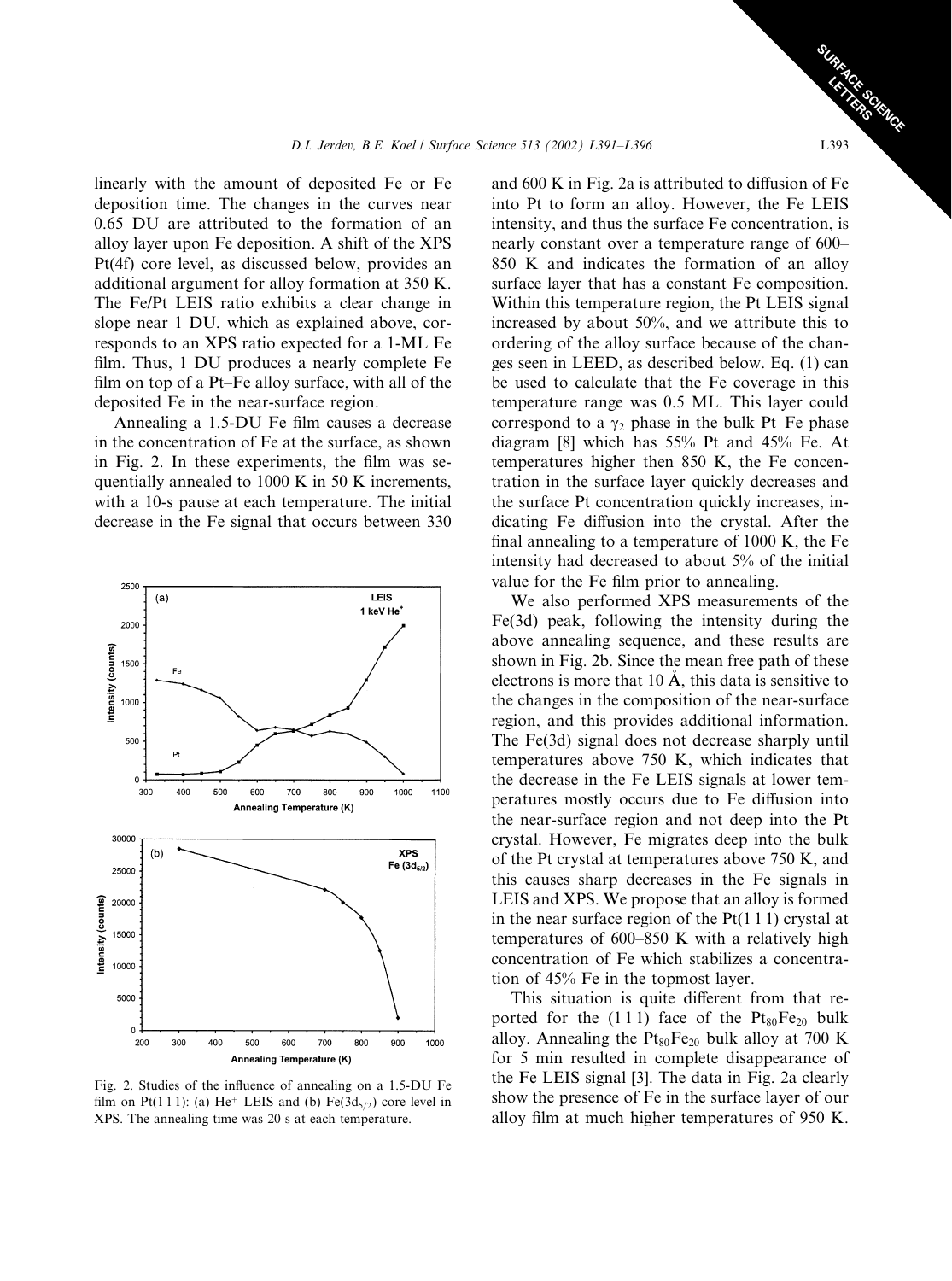In results not shown here, we carried out additional experiments that allow a more direct comparison in which we monitored the Fe LEIS signal after a 1.5-DU Fe film was annealed at 700 K for increasing amounts of time. We still find an Fe coverage of 0.4 ML after annealing our surface to 700 K for 5 min. This result indicates that the surface Fe is stabilized by this preparation method over that obtained for the  $Pt_{80}Fe_{20}(1\ 1\ 1)$  bulk alloy surface.

XPS spectra taken for different Fe films are shown in Figs. 3 and 4. Fig. 3 shows results for the Pt(4f) core levels. The clean Pt(1 1 1) surface gave a Pt( $4f_{7/2}$ ) core-level peak at 71.0 eV BE with a fullwidth-at-half-maximum of 1.50 eV. Following deposition of Fe, this peak could be decomposed into two peaks at 71.0 and 71.4 eV BE, as depicted by the dashed lines, assuming a constant line width





Fig. 4. Fe( $3d_{5/2}$ ) core levels in XPS for several Fe films on Pt(1 1 1).

and line shape. The solid line shows the sum of these two peaks. We assign the peak shifted to 0.4 eV higher binding energy to Pt atoms bonded to Fe in a Pt–Fe alloy. This observation is consistent with a shift of Pt core levels to higher binding energy in bulk Pt–Fe alloys, but the 0.4-eV chemical shift observed in our experiments was twice as large as the 0.2-eV shift reported by Berret et al. [9] for a  $Pt_{80}Fe_{20}$  bulk alloy. This chemical shift is evidence for alloy formation, and the size of the shift supports an assignment of the alloy composition to have more Fe than in  $Pt_{80}Fe_{20}$ . The fraction of the Pt signal in the chemically shifted peak at 71.4 eV could be as large as 85% (top curve of Fig. 3d) for the annealed 6-DU Fe film.

Fig. 4 shows that the  $Fe(3d_{5/2})$  core-level peak following deposition of 0.4 or 1-DU Fe on Pt-Fig. 3. Pt(4f) core levels in XPS for several Fe films on Pt(111). (111) at 350 K, in curves (a) and (b), occurs near

SURFACE SCIENCE CE STRES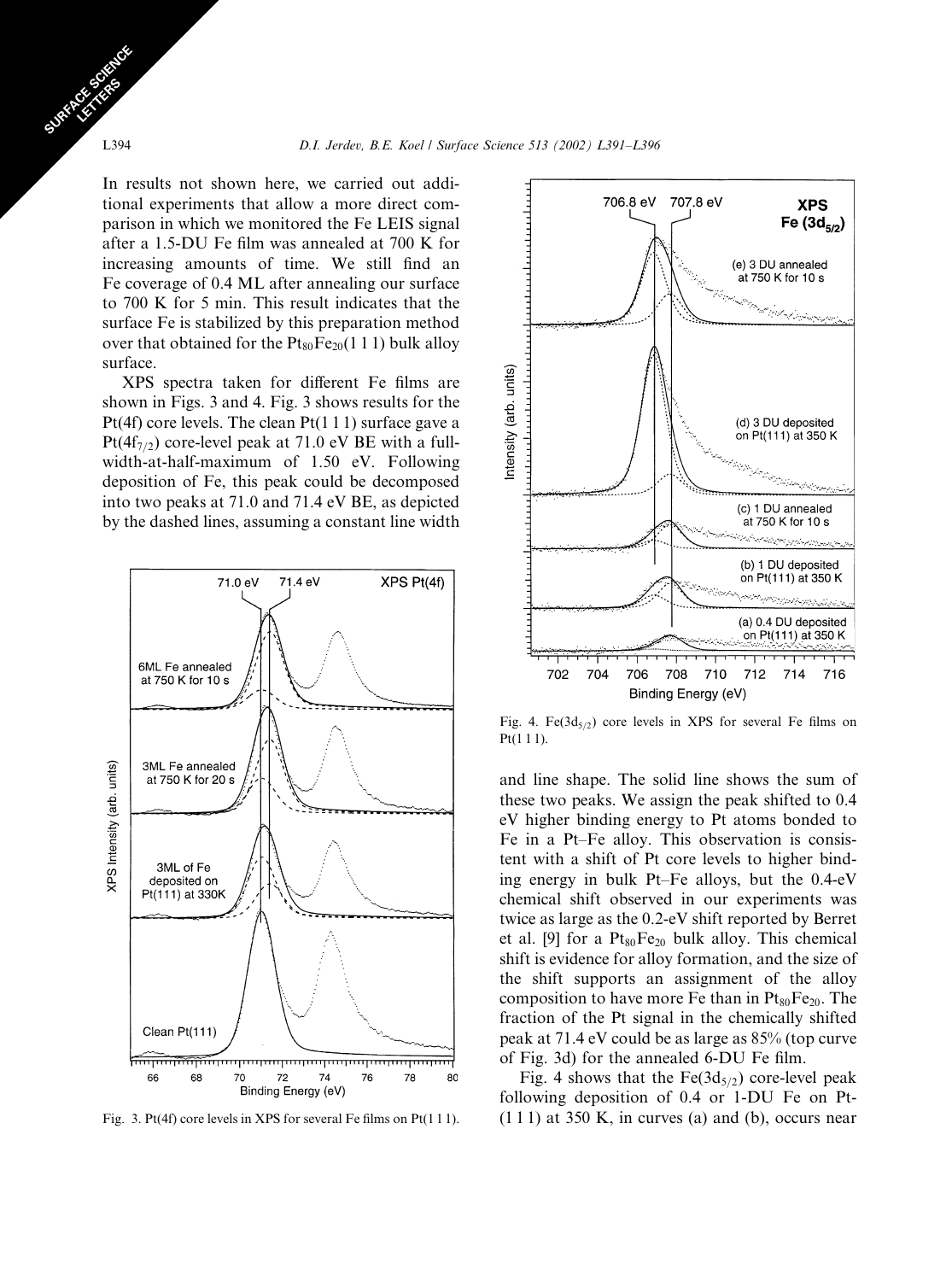707.8 eV BE. This can be compared to the peak after deposition of a 3-DU Fe film on Pt(1 1 1), in curve (d), which is assigned to be due primarily to a peak at 706.8 eV BE that arises from unalloyed, metallic Fe. Spectra obtained after annealing to 750 K could be decomposed into two Fe peaks at 706.8 and 707.8 eV BE, assuming a constant width of 1.5 eV and nonchanging line shape. These individual components are depicted by dashed lines, and the sum of these two peaks is given by the solid line. The peak at 706.8 BE must be assigned to metallic Fe in the as-deposited film and alloyed Fe in the bulk of the crystal, because the  $Pt(4f)$ spectra and the LEIS data both indicate that most of the Fe present is alloyed with Pt in the subsurface region after annealing a 3-DU Fe film to 750 K. A theoretical calculation has predicted a near-zero value for this core level shift between Fe metal and a  $Pt_{80}Fe_{20}$  bulk alloy [9]. The highenergy Fe peak at 707.8 eV BE can only be assigned to Fe present in the topmost, surface layer, with a surface core-level shift of 1.0 eV. No carbon nor oxygen contamination was detected by XPS, and the size of this peak did not change significantly with the amount of Fe deposited prior to annealing (in a 1–6 DU range) or as a result of the annealing treatment. This strongly supports formation of a Pt–Fe alloy, and is an important argument against the possibility that the Fe is simply clustering into small, 3-D particles.

During the annealing experiments shown in Fig. 2, we also examined the surface with LEED after each annealing step. In the region from 750 to 850 K where the Fe signal did not change significantly, a diffuse  $(2 \times 2)$  LEED pattern was observed as shown in Fig. 5. Observation of a  $(2 \times 2)$  LEED pattern was also reported for the  $Pt_{80}Fe_{20}(111)$ bulk alloy surface [5] and explained by the existence of two kinds of Pt atoms in the topmost layer. It was proposed that those Pt atoms have different neighbors in the second layer and this causes formation of  $2 \times 2$  structure comprised of only Pt atoms. We cannot rule out this possibility in our case as well without further studies, but clearly the  $(2 \times 2)$  LEED pattern could also result from formation of an ordered Pt–Fe alloy at the surface containing 0.5-ML Fe. The broad spots and high background intensity observed for this  $(2 \times 2)$ pattern compared to the  $(1 \times 1)$  pattern for the clean  $Pt(111)$  surface indicates that the alloyed surface is not as well ordered as the original  $Pt(1\ 1\ 1)$ surface. A  $(2 \times 2)$  LEED pattern has been observed that arises from a  $p(2 \times 2)$ -Sn/Pt(1 1 1) surface alloy formed by annealing a Sn film deposited on Pt(1 1 1), but this surface has  $0.25$ -ML Sn [10].

In summary, we show evidence that Pt–Fe alloy surfaces that expose Fe in the first layer can be prepared by annealing Fe films deposited onto a Pt(111) surface. Annealing a 1.5-DU Fe film to 600–850 K causes alloying, with much of the Fe





Pt-Fe alloy

Fig. 5. LEED patterns obtained (left) for clean Pt(1 1 1) and (right) after annealing a 1.5-DU Fe film on Pt(1 1 1) for 1 min at 750 K. Incident beam energy  $E_p = 60.0$  eV for both images.

SURFACE SCIENCE